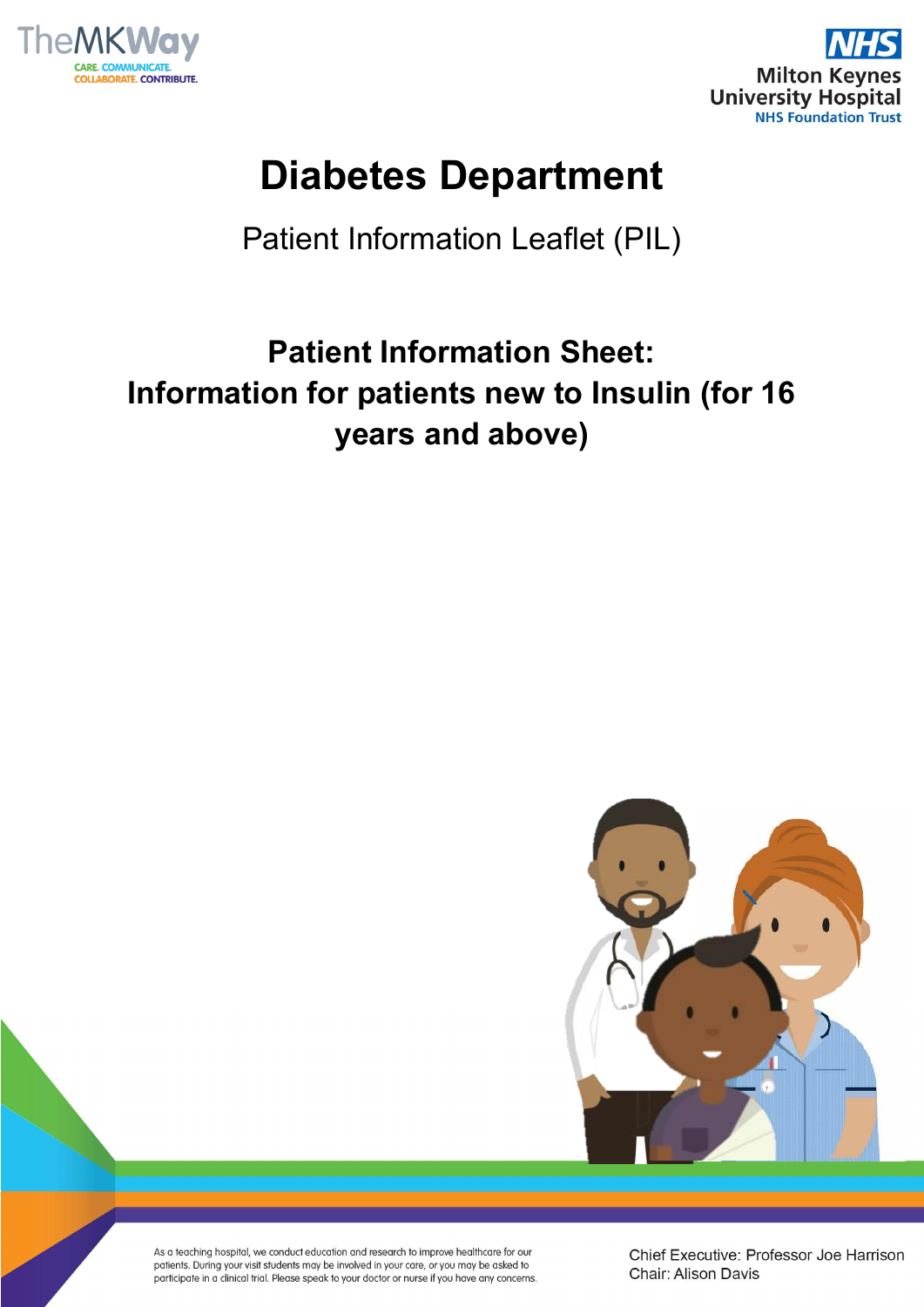



## **This leaflet is for patients who have recently started on Insulin for managing their Diabetes**

You may have been started on Insulin this admission because:

- You have been newly diagnosed with Type 1 Diabetes
- You may need Insulin in addition to medications with Type 2 Diabetes
- You may have another condition where your pancreas is not producing any / enough insulin.

For more information about these conditions, please visit https://ww.diabetes.org.uk

There are three important skills you need before you are discharged home:

- You must be able to use a blood glucose / ketone meter
- You must be able to dial up the dose, choose an appropriate site and inject your insulin
- You must be familiar and know how to treat a low-blood sugar (less than 4mmols). This is referred to as a "hypo"

If you are unable to manage this yourself, the Ward Nurses will refer you to the District Nurses to help you when you are at home.

Staff will provide you with a glucose meter before you are discharged if you do not already have one. If you have been diagnosed with Type 1 Diabetes or have produced ketones on this admission, you will need a meter that measures bother blood and ketones (eg. CareSens Dual).

The points below are to help you manage your Diabetes.

Please visit [www.mkuh.nhs.uk/diabetes-](http://www.mkuh.nhs.uk/diabetes-education)care for useful videos, leaflets and links.

#### Testing blood glucose:

- Always wash your hands before testing blood glucose.
- Check your blood sugars four times daily (before meals and before bed).
- Write the result in your blood glucose diary. (A sample diary is included with this leaflet until you obtain a diary). Your meter will remember your readings but writing them down helps you to see a pattern.

#### Injection sites:

- Rotate your injections sites ~ see the "Injection Technique Matters" information leaflet
- Check your needle and pen are working by performing a 2 unit 'air shot'
- Remove your needle after each injection and dispose of it in a yellow sharps bin (you will be given a Sharps bin when you are discharged. Further supplies are available on prescription from your GP)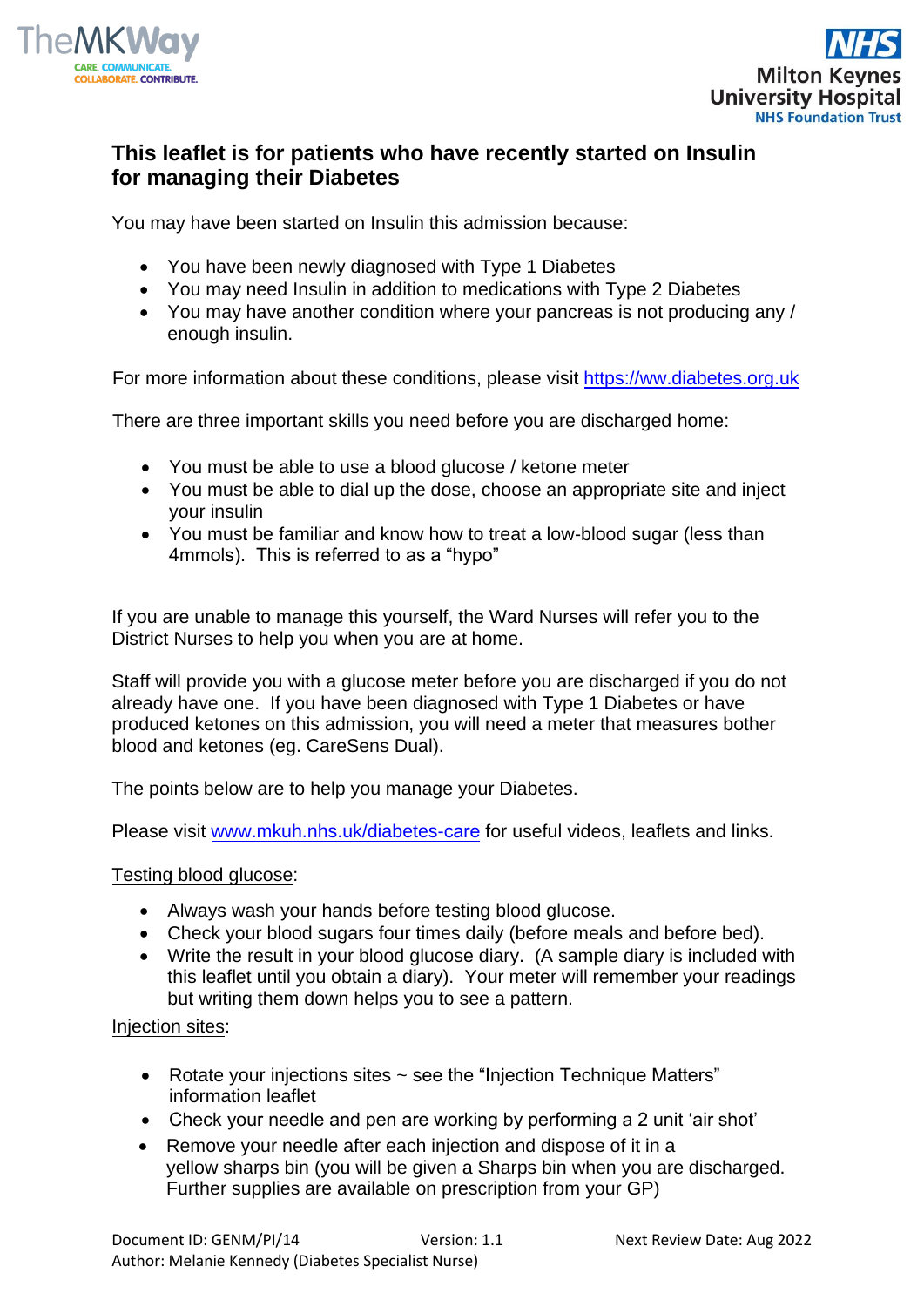



#### Insulin Pen:

- Your insulin pen can be left out of the fridge, providing that it is not exposed to extreme hot or cold temperatures.
- NEVER STOP taking your insulin (unless you are instructed to by one of the Diabetes Team)

#### **Dealing with Hypoglycaemia (low blood glucose):**

If you have a reading **below 4mmol/l** this is called a "**hypo**" and you may experience the following symptoms:

- shakiness
- dizziness
- headache
- fatigue
- confusion
- weakness

This can occur because of too much insulin, too little food or unplanned exercise. Some people do not get any symptoms. This is called 'Impaired hypo awareness'. Please let your Diabetes Team know if you do not feel your 'hypos'.

## **Treating the Hypo**

If your blood glucose level is **below 4mmol/l** you need to take / be given fast-acting glucose (15-20g carbohydrate) **even if you feel well.** Follow the steps below:

## **1. TAKE FAST ACTING GLUCOSE**

For example:

200mls fruit juice 4-5 dextrose tablets 150mls cola (not diet cola) 5 jelly babies 60mls 'Lift' GlucoJuice

#### **2. RECHECK BLOOD GLUCOSE AFTER 15 MINUTES**

If your blood glucose level remains **below 4mmol/l,** please repeat the step 1 above (take fast acting glucose).

If your blood glucose level is now **above 4mmol/l,** follow step 3 below.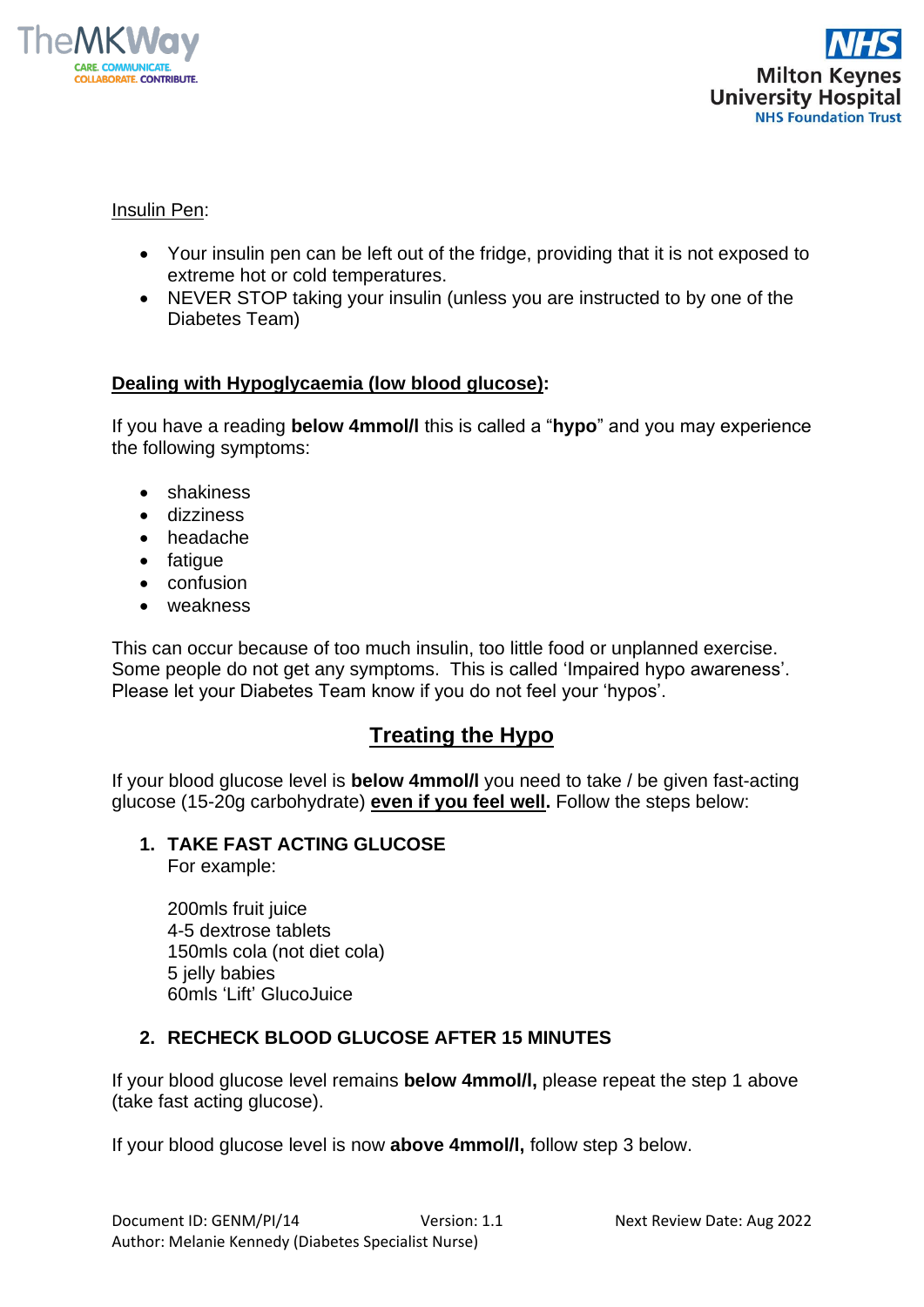



#### **3. HAVE A SMALL SNACK OF A LONGER ACTING CARBOHYDRATE (OR YOUR MEAL IF IT IS DUE)**

For example: A couple of biscuits A small banana A slice of bread / toast

Please discuss repeated low blood glucose with your GP / Diabetes Nurse. If your blood glucose does not rise above 4mmol/l with repeated treatments, seek immediate medical help and continue to repeat step 1 (take fast acting glucose).

#### *You may need help to treat a very low glucose level.*

*If you are not able to swallow, no-one should put anything in your mouth.*

#### *Call 999 if glucose is not responding to treatment.*

Relatives can be trained in giving a glucagon injection (a hormone to raise blood glucose) for a severe Hypo. Please contact your Practice Nurse or Diabetes Team for more information.

#### **Dealing with high blood sugars (Ketones)**:

Sometimes during periods of illness or stress, blood glucose level can be higher than usual even if you are not eating much. You may need more insulin during this time. Please do not stop your insulin when you are unwell.

Ketones are produced when there is not enough glucose entering the cells, because there is not enough insulin in the body. The body then begins to use its fat stores as an alternative source of energy. Ketones can be produced by periods without food, but in patients with Diabetes they are produced when there is a lack of insulin  $\sim$  this can lead to a condition called 'Diabetic Ketoacidosis' (DKA).

If you do not have a ketone meter, and you experience any of the symptoms below you must seek emergency medical advice :

- stomach pain
- feeling sick (nausea)
- drowsiness
- vomiting
- deep sighing breaths
- 'pear drop' smell on breath

Check for ketones if :

- your blood glucose is more than 13mmol/l on two consecutive readings
- you have a single blood glucose reading of 17mmol/l
- you feel symptoms of ketones with a normal blood glucose reading

Ketones above 1.5mmol/l may indicate the need for more insulin.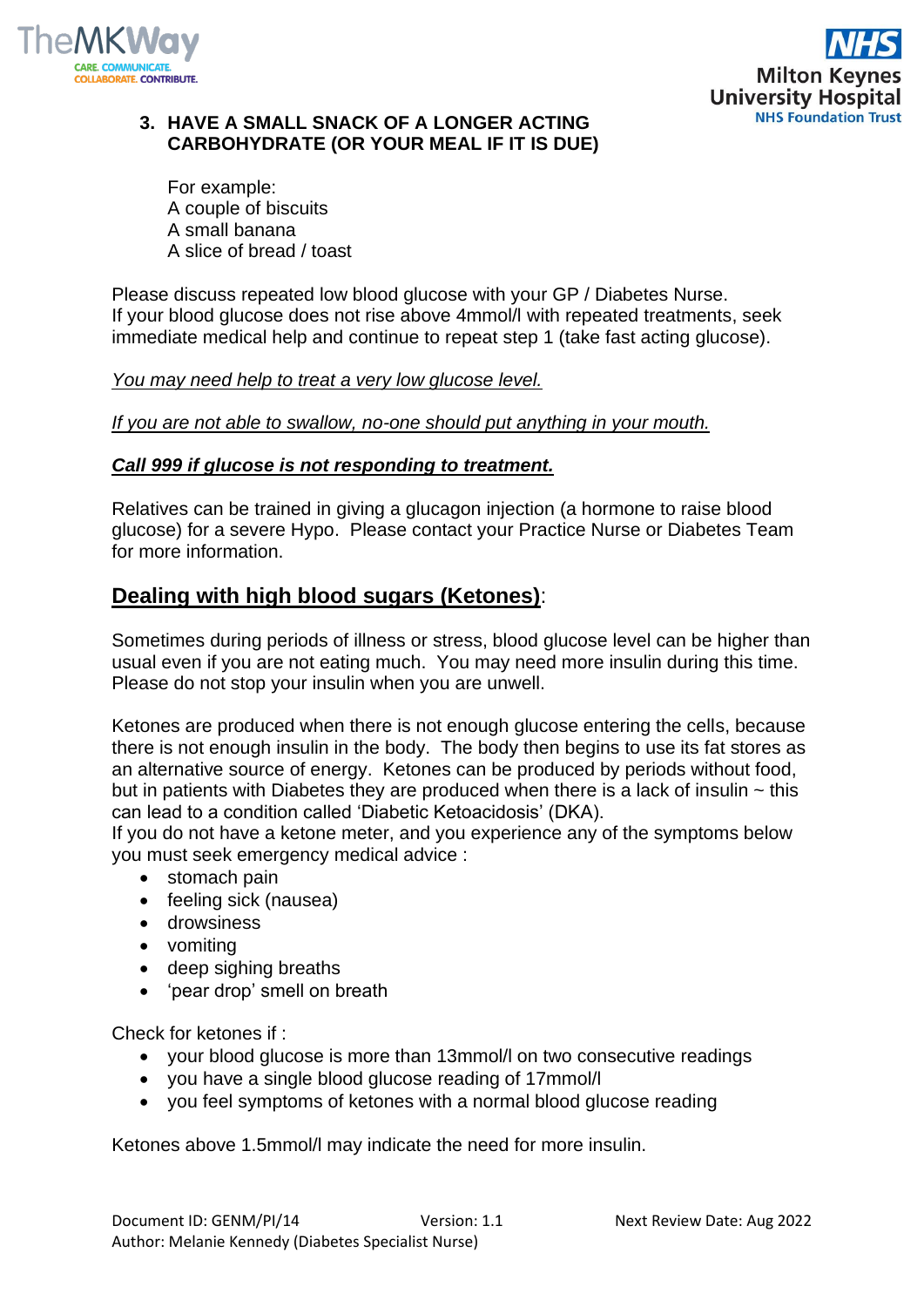

Visit [www.mkuh.nhs.uk/diabetes-](http://www.mkuh.nhs.uk/diabetes-education)care for the following educational leaflets of how to adjust insulin when you have ketones in your blood: Type 1 Diabetes Sick Day Rules Type 2 Diabetes Sick Day Rules

Certain oral Diabetes medications may be stopped temporarily when you are unwell. If you develop elevated ketone levels with a drug called SGLT2i ('flozins') these will be stopped. (See Type 2 Diabetes Sick Day Rules at [www.mkuh.nhs.uk/diabetes](http://www.mkuh.nhs.uk/diabetes-education))[care](http://www.mkuh.nhs.uk/diabetes-education))).

If your ketones are continuing to rise and you are vomiting, you must seek urgent medical assistance.

## **Driving**

If you drive, you will need to have evidence on your meter that you have checked your blood glucose at least 2 hours before driving and every 2 hours whilst on long journeys. If you are a Group 2 driver (LGV/PCV) you will need to inform the DVLA straight away. For information on when to notify the DVLA about starting insulin for Group 1 (car, motorcycle) drivers please see the DVLA guidance leaflet on [www.mkuh.nhs.uk/diabetes-](http://www.mkuh.nhs.uk/diabetes-education)care or ask the ward staff to get you a copy from the Diabetes Nurses. This will also give you specific guidance about hypoglycaemia whilst driving.

## **General Information**:

Please contact your GP / Diabetes Practice Nurse for an appointment to review your insulin.

Please attend your Diabetic Annual Review at your GP Practice. This is very important for your health and wellbeing.

#### **Other useful helplines / websites** :

For advice and support about Diabetes call 0345 123 2399 or visit

[helpline@diabetes.org.uk](mailto:helpline@diabetes.org.uk) [www.mkuh.nhs.uk/diabetes-education](http://www.mkuh.nhs.uk/diabetes-education) [https://www.mkdiabetescare.org.uk](https://www.mkdiabetescare.org.uk/) [https://www.diabetes.org.uk](https://www.diabetes.org.uk/)